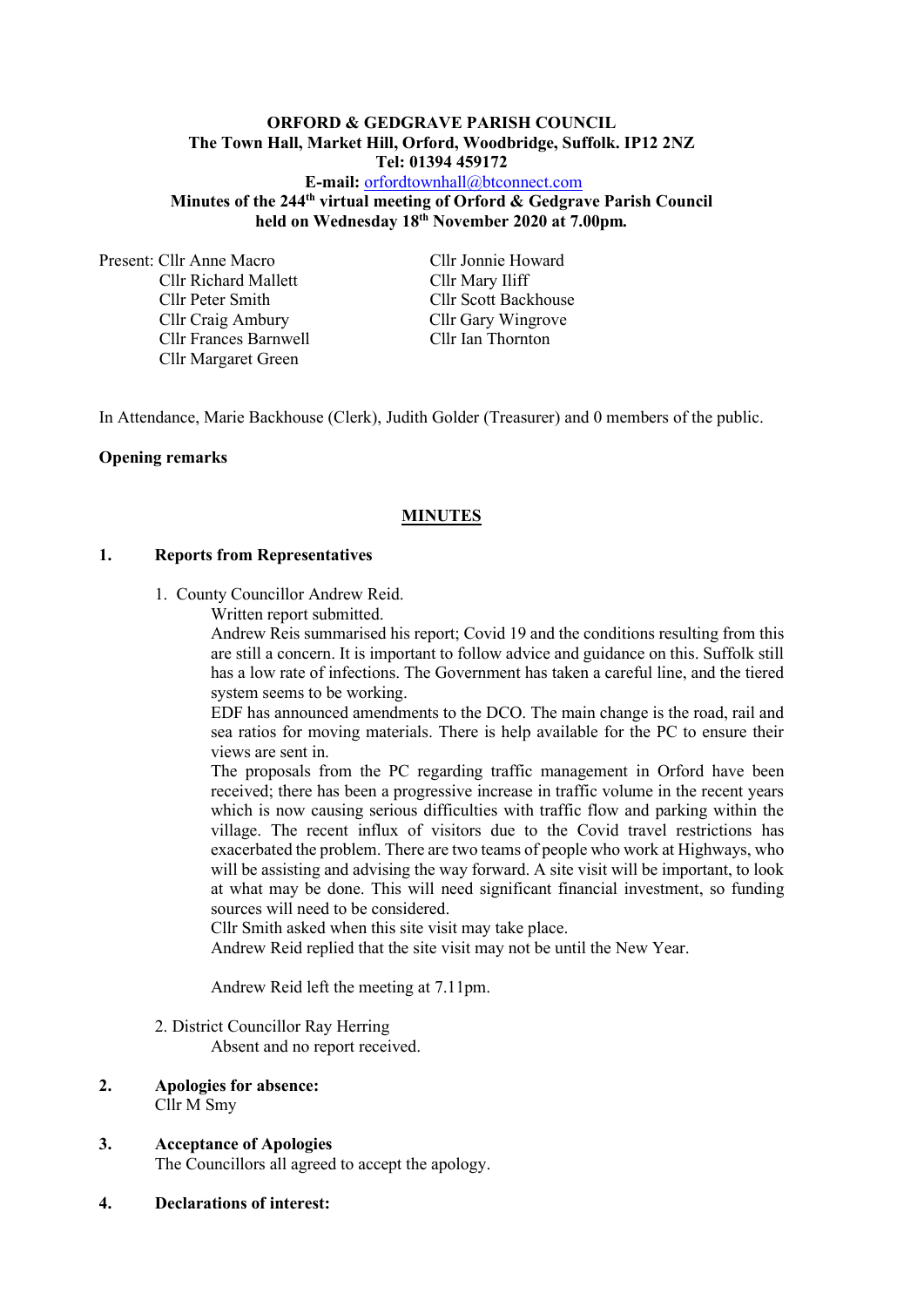None

- **5. Applications for dispensation:** None
- **6.** It was agreed that the minutes of the 242<sup>nd</sup> Parish Council (PC) meeting held on the 9<sup>th</sup> **September 2020 and the minutes of the 243rd Parish Council meeting held on the 14th October 2020 be accepted as a true record.** Cllr Iliff commented that the incorrect 242<sup>nd</sup> minutes had been circulated.

Cllr Smith asked if the Clerk could please circulate the correct ones. ACTION: Clerk to circulate the correct minutes.

**7. Matters arising from the 243 rd Parish Council meeting held on the 14th October 2020.** Cllr Howard reported that he had contacted the owner of the garage regarding tidying up the site. He has been informed that there is now progress with the site. Apparently, there is to be a meeting with the owner, developer, Cllr Macro and Cllr Smith.

Cllr Smith commented that the owner of the garage site called for a Zoom meeting. This will be mentioned later in the meeting.

**8. Contributions by members of the public.** None

# **9. Finance**

9.1 The Council received, noted, and approved the cheques and balances from  $1<sup>st</sup>$  October – 31 st October 2020.

9.2 The Council received and approved the 'payments for approval'. The payments for approval are SCC Norse – £203.94, PKF Littlejohn - £240, Community Action Suffolk - £42, Holiday cover for litter controller - £56.40, Christmas Light Extravaganza - £50, Total £592.34. Payments already agreed; NOTT - £1,600, Tree Climber - £150, Total £1,750. The payments were approved by all the Councillors.

The Treasurer reported that the donation for the Christmas Light Extravaganza was to be paid into a private account not that of the School or Pre-School.

ACTION: It was agreed by all that the Treasurer should seek clarification on the bank details for payment.

# **10. Planning**

DC/20/4003/LBC – Orfordness Lighthouse, Orfordness

The retention of the works already undertaken being the demolition of Orfordness Lighthouse.

Cllr Howard commented that the demolition has taken place.

Cllr Barnwell said that this is a retrospective approval.

The Councillors had no objection to this application.

ACTION: Clerk to respond to ESC.

DC/20/4333/LBC & 4332/FUL – 43 Daphne Road, Orford, IP12 2NH

The Courtyard at the back of our property is bordered on the one side by a low brick wall surmounted by a modern choisya shrub/hedge to a height of around 2.2m and on the other side by a modern wooden fence of a similar height. We would like to remove the shrub and rebuild the wall to the current height of the hedge and replace the fence on the other boundary with a brick wall of similar height and construction. Both walls would be attached to our own property, and built of handmade, soft red brick with lime mortar, in monks' bond.

Cllr Howard said that there had been no neighbour comments, this work is behind the property.

Cllr Thornton asked if both the walls were their property, built within their boundaries. Cllr Howard said that it states the walls are to be attached to their property. Notifications have been sent to all neighbours.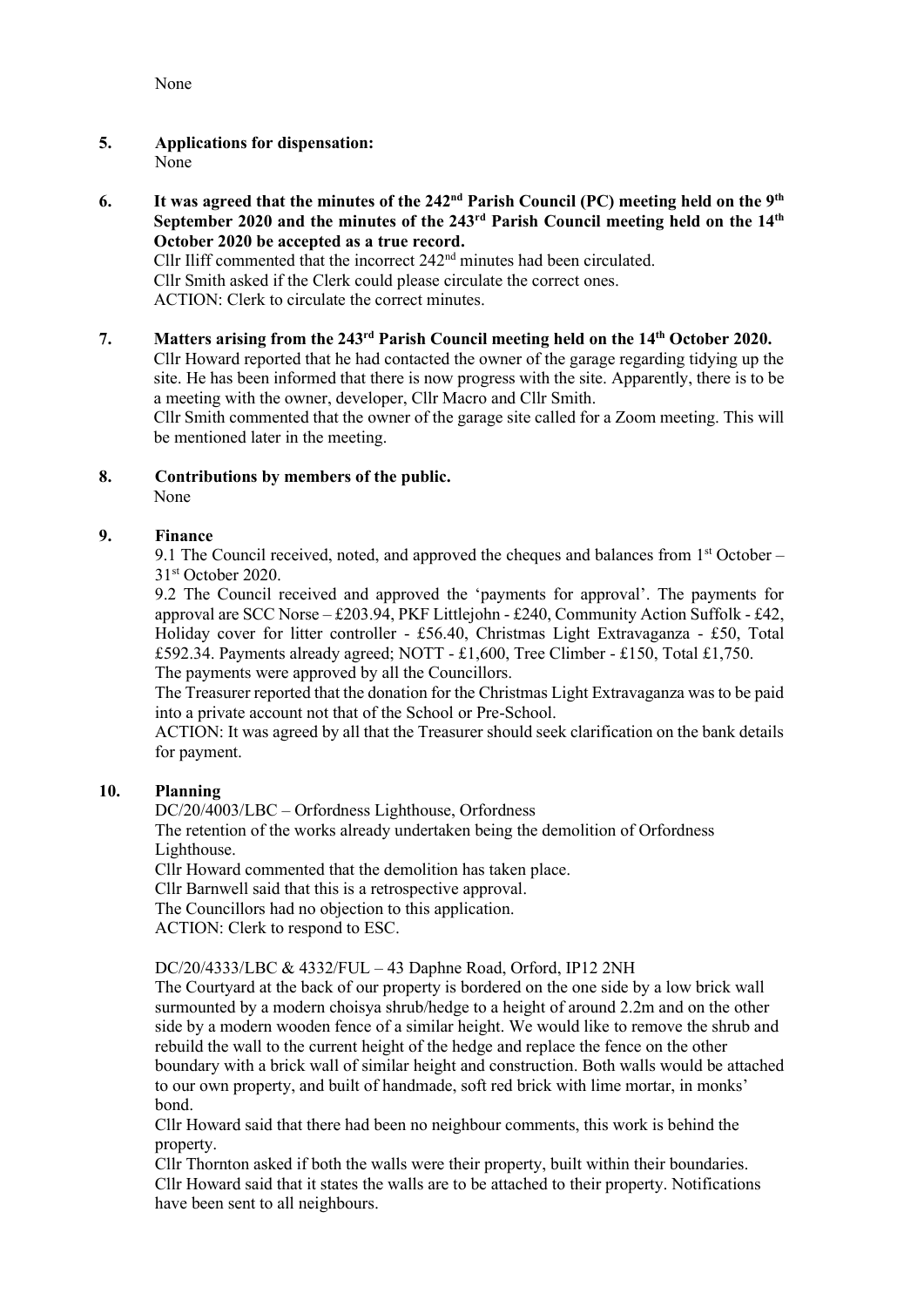Cllr Ambury said that the walls are quite high but this will be for the neighbours to comment and not ours. The Councillors had no objections to this application.

ACTION: Clerk to respond to ESC.

AP/20/0094/REFUSE – Corinthians, Ferry Road, Orford

An appeal has been made against the decision of ESC to refuse planning permission for a single storey extension to existing dwelling, (due to fast track system there is no time for us to comment on this, but our previous comments will be sent forward).

Cllr Howard said that he agreed with the decision. ESC had refused permission for this.

DC/20/4533/TCA – Pettistree, Castle Green, Orford, IP12 2NF

Permission requested for tree work to be undertaken on a Wild Cherry and a Copper Beech. Cllr Mallett commented that this is basic tree maintenance.

Cllr Howard said that he had looked at the trees and they are in need of some tidying. It was agreed by all not to object to this application.

ACTION: Clerk to send response to ESC

DC/20/4351/FUL – Bramble House, Rectory Road, Orford, IP12 2NN Permission requested for alterations and extensions including loft conversion. Cllr Wingrove commented that the application for an annexe had been approved, this current application is only a problem for a neighbour as there is to be an increase in the height of the property.

The Councillors had not objection to this application. ACTION: Clerk to respond to ESC.

**Other notifications:**

Mill Close – The Clerk reported that this application had now been permitted. Cllr Smith commented that the PC could apply for the offsite money from this development. This could be as much as  $£125,000$  times three, and the money should be available when the 6<sup>th</sup> house is built. Rachel Smith has been contacted regarding claiming this money, and it may be available for the PC or NOTT, but a good project would need to be in place.

#### **11. Parish Council Business: -**

# **(1) Quiet Lanes update**

Cllr Barnwell reported that the Chairman of Snape Parish Council was to be present this evening to talk about the Quiet Lanes. He has sent on a power point which has some information on. There is a sum of money available for single track, multi-use roads, like Gedgrave Road and Ferry Road. There may be other roads that are suitable too. Funding is only available for two roads.

Cllr Howard said that there are a lot of vehicles that use Gedgrave Road.

Cllr Barnwell said that this is not a traffic control measure, it would have signs to make road users aware of others using that road, hopefully this will make it safer for all road users. There will be some cost involved in this.

ACTION: Cllr Barnwell to continue with research into the Quiet Lanes scheme, and to report back to the PC.

#### **(2) Community Speedwatch update**

The Clerk reported that she had received a phone call from the Speedwatch group who had mentioned the training needs. This has now been put on hold due to Covid.

#### **(3) Emergency Group**

Cllr Macro reported that a 'zoom' meeting had taken place and Mike Finney is now the Chairman of the group.

Cllr Ambury said that the Chair was going to contact the Environment Agency to discover what they have in place should any flooding take place. The storage and use of sandbags were mentioned.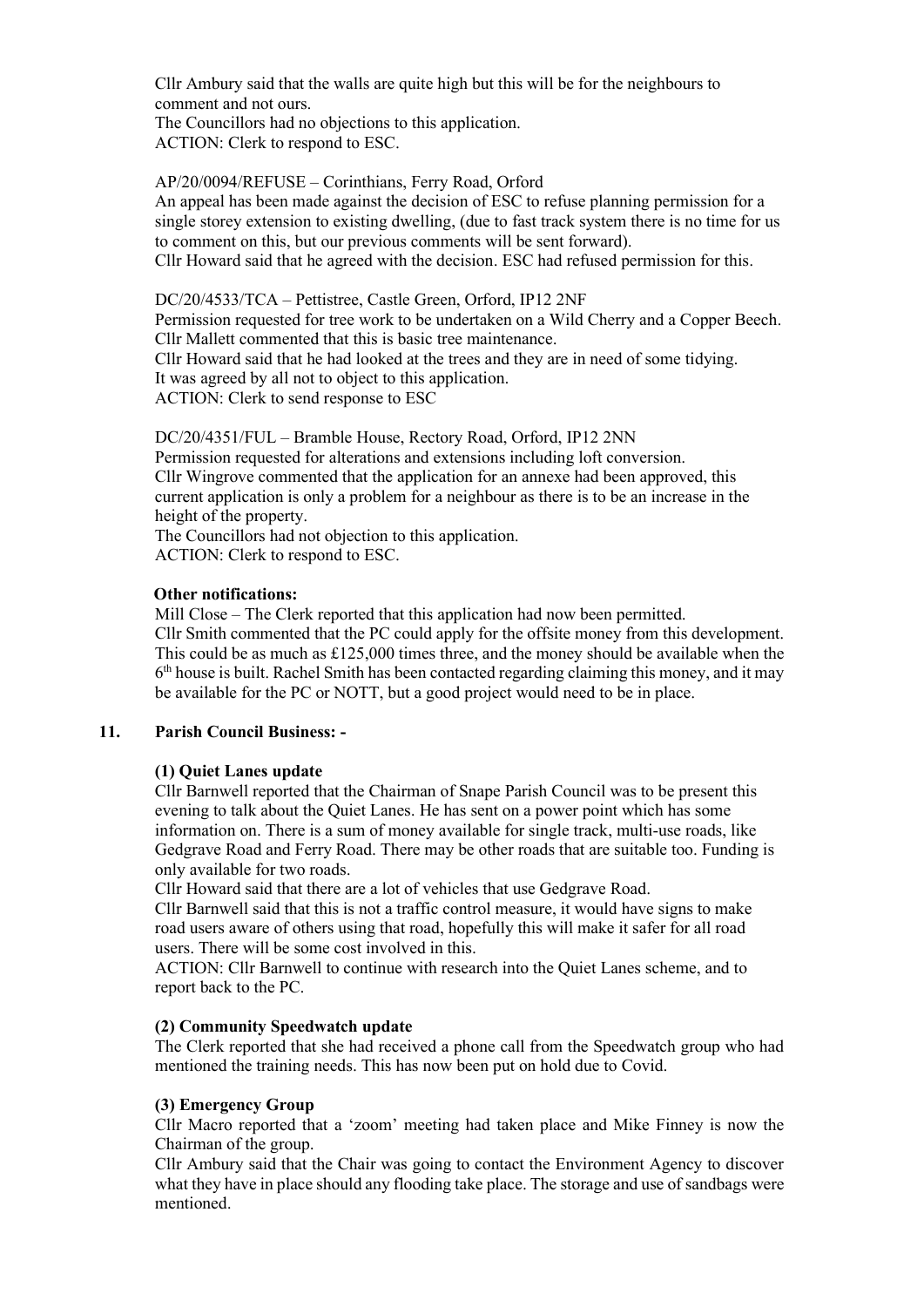Cllr Thornton said that sandbags could be used for house flooding.

Cllr Ambury said that the main purpose of the group is to save lives, not defend properties. The idea of talking to the EA was to find out what their stance is on these situations. Feedback will be given to the PC when it is available.

Cllr Barnwell commented that the business plan for the Alde and Ore is not making much progress at the moment. Only when this is approved can the work on the defences move forward. In 2013 it became apparent that there are vulnerable areas of the river wall. The PC and the NOTT need to be mindful of being asked, what have we done to assist this. Should the PC write to the Flood Risk Authorities?

It was agreed by all for Cllr Barnwell to write a letter on behalf of the PC. ACTION: Cllr Barnwell to draft a letter.

#### **(4) Neighbourhood Plan.**

Cllr Smith said that a group of Councillors had met and had contacted Reydon Town Clerk and the ESC Planning department for further information. Reydon has a Neighbourhood Plan that was approved this year. It takes about two years and a minimum of £10,000 to complete a Neighbourhood Plan. There is a need to have a core group of 4 people who would be willing to take this idea forward with an overall group of up to about 12 people regularly meeting. The core group might consist of two Councillors: and two other parishioners. One member of the group would need to market this idea, arrange the referendum, and seek the opinion of the whole village. Another member of the core group would lead on the funding of the project.

The Planning Consultant that helped Southwold produce their Neighbourhood Plan may come and talk to the PC.

Cllr Barnwell said that there are grants available to help fund this.

Cllr Smith commented that there are grants available, but you could also get support from the local business community.

ACTION: Clerk to circulate the Reydon Neighbourhood Plan.

#### **(5) Pump Street**

Cllr Smith reported that he had spoken with Lloyds Builders regarding the pump area. The builders had advised that Suffolk Red bricks would become water logged if laid on the ground after about 5 years. Would the PC consider using cobbles?

Cllr Howard said that Suffolk Reds would not last, the cobbles set in mortar would be serviceable, and cost less.

The Councillors agreed for Cllr Smith to contact the builder to get a quote for the work using cobbles.

ACTION: Cllr Smith to talk to Lloyds builders.

# **(6) Recreation Ground**

The Treasurer commented that the invoice was sent to Andrew Reid for the cost of the dragon's teeth. At the moment no payment has been received. The Treasurer will follow this up.

The Clerk reported that she had spoken with the Groundsman recently, when she took a copy of the playground inspection to him. The Groundsman reported that some of the Tennis players had approached him and asked for him to stop grass cutting while they were playing tennis. He responded to this and said that he was employed to undertake a job and was being paid to do so.

All the Councillors agreed that the Tennis Group should be written to regarding this problem. ACTION: Clerk to write to the Tennis Group stating that the Groundsman works in the morning so maybe they could play tennis in the afternoon.

# **(7) Climbing Dome**

Cllr Macro said that despite the best efforts of the PC, we are unable to raise the necessary funding for the climbing dome. This is very disappointing but maybe with the Covid problems this was not the right time to try this project. Should the PC return the money that has already been given for this project?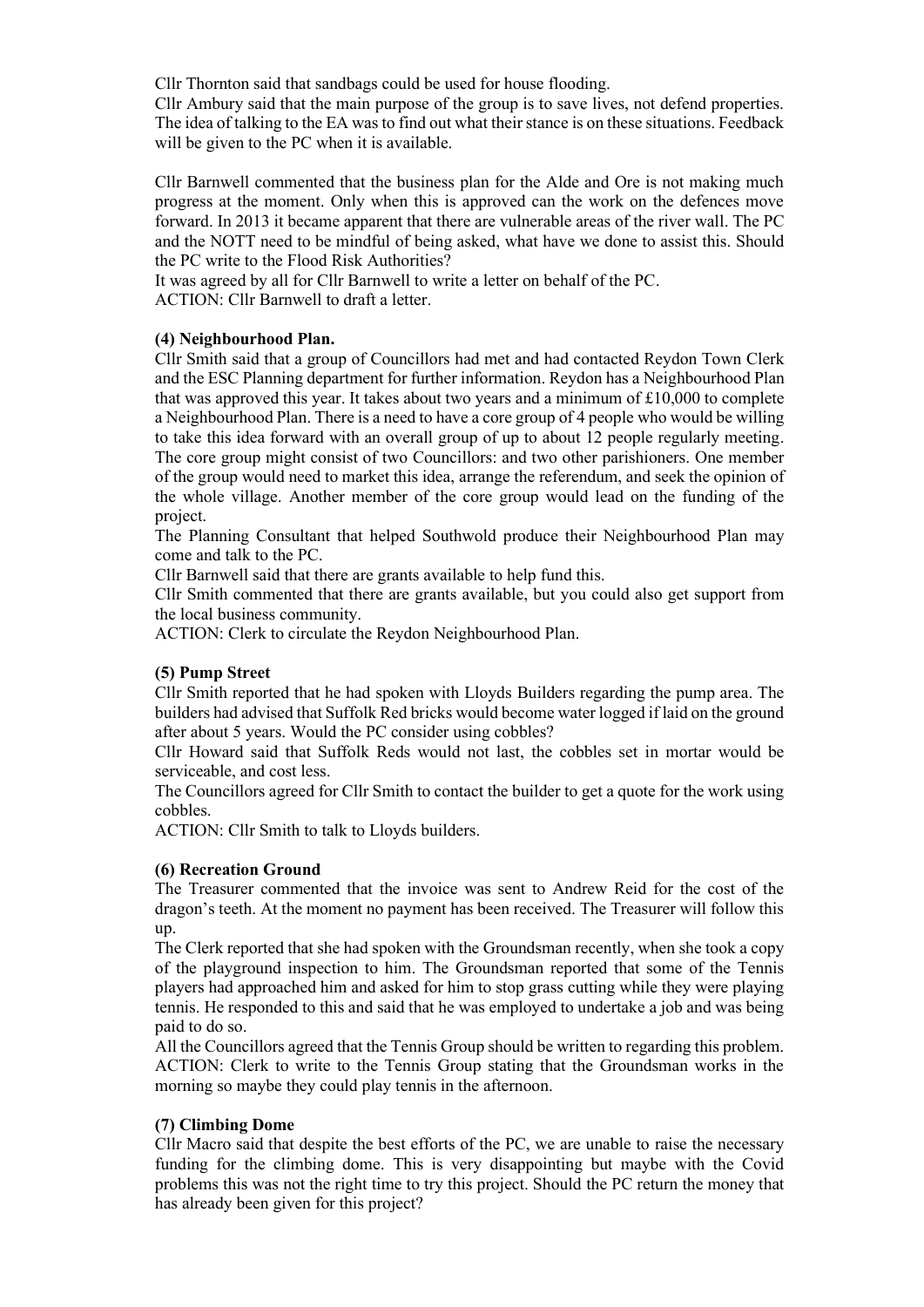Cllr Thornton said that the PC should shelve the project for a time, write to the people who have donated money and ask if they are happy for this to be shelved for now. This was agreed by all the Councillors.

ACTION: Clerk to write to those people who have donated money for the climbing dome.

### **(8) Traffic Management**

Cllr Smith said that the group of Councillors had met and had started to look around the village for ways of improving the traffic/parking issues. Two members of the Highways Department have been contacted, as has Andrew Reid. A letter has been written to Andrew Reid. It was felt that the numbers of visitors and consequently traffic volume are only going to increase.

The letter addressed the issue in three parts, namely maintenance of the current traffic lines and signs, further lines and signs which would assist with safety and traffic flow, and finally larger possible initiatives which might be considered, e.g. relief parking, resident parking and pedestrianisation of certain areas in the village

Cllr Thornton asked what had been put regarding Quay Street.

Cllr Smith said that some of the yellow and the white lines need to be repainted, also could there be yellow lines by Pinney's shop? This is a difficult area to deal with, as large numbers of visitors at certain times of the year just drive down to the quay, and away again.

Cllr Thornton said that some time ago Highways refused double yellow lines down Quay Street as it would encourage speeding cars.

Cllr Smith said that the volume of traffic is increasing. This needs to be revisited and the PC needs to be given advice on how to deal with the influx of traffic.

Cllr Thornton said that the site visit needs to take place when the village is busy. There are parking restrictions between May-Sept, then October half term is really busy.

Cllr Barnwell said that relief parking on the way into the village would make a big difference. Cllr Smith said that Andrew Reid is responsible for the Highways, it was noted that other local villages have been gridlocked as well recently.

Cllr Barnwell suggested that a letter from the whole PC should encourage him to visit.

The Councillors agreed for a letter to be written to Andrew Reid encouraging him to visit. ACTION: Cllr Smith and Clerk to write a letter to Andrew Reid.

#### **(9) Dates of next year's meetings**

Cllr Macro reported that the Councillors had been sent the dates for the meetings next year. The Councillors noted the dates.

### **(10) Ice cream tender**

The Treasurer reported that the PC agreed to give the ice cream trader a discount of 25% on this year's fees. The fee is to be paid in four instalments over the summer months. Letters and emails have been sent, but one payment has been received. There has been promises of additional payments but as yet nothing has been received. A letter was sent last week asking for the payment, but no response has been received.

Cllr Thornton suggested that a letter is sent recorded delivery, stating that if no payment is made by the middle of December, the PC will proceed with legal advice.

It was agreed by all the Councillors to write a letter.

ACTION: The Treasurer to draft a letter to the ice cream tender, send to Cllr Smith for checking before posting.

#### **(11) Confidential waste**

Cllr Howard asked if anyone else had many copies of PC minutes that they needed to dispose of? Are we allowed to put them in the normal waste bin?

Cllr Thornton said that some of the minutes contained an in-camera section.

Cllr Howard said that the office ahs a shredder that may be used for disposing of the minutes.

Cllr Thornton suggested that you could find someone with an industrial incinerator.

It was agreed that the Councillors only need to retain a year's worth of minutes.

The Garage – Cllr Smith commented that a meeting had taken place between the owner of the garage, his developer, Cllr Smith and Cllr Macro. The meeting was apparently just to